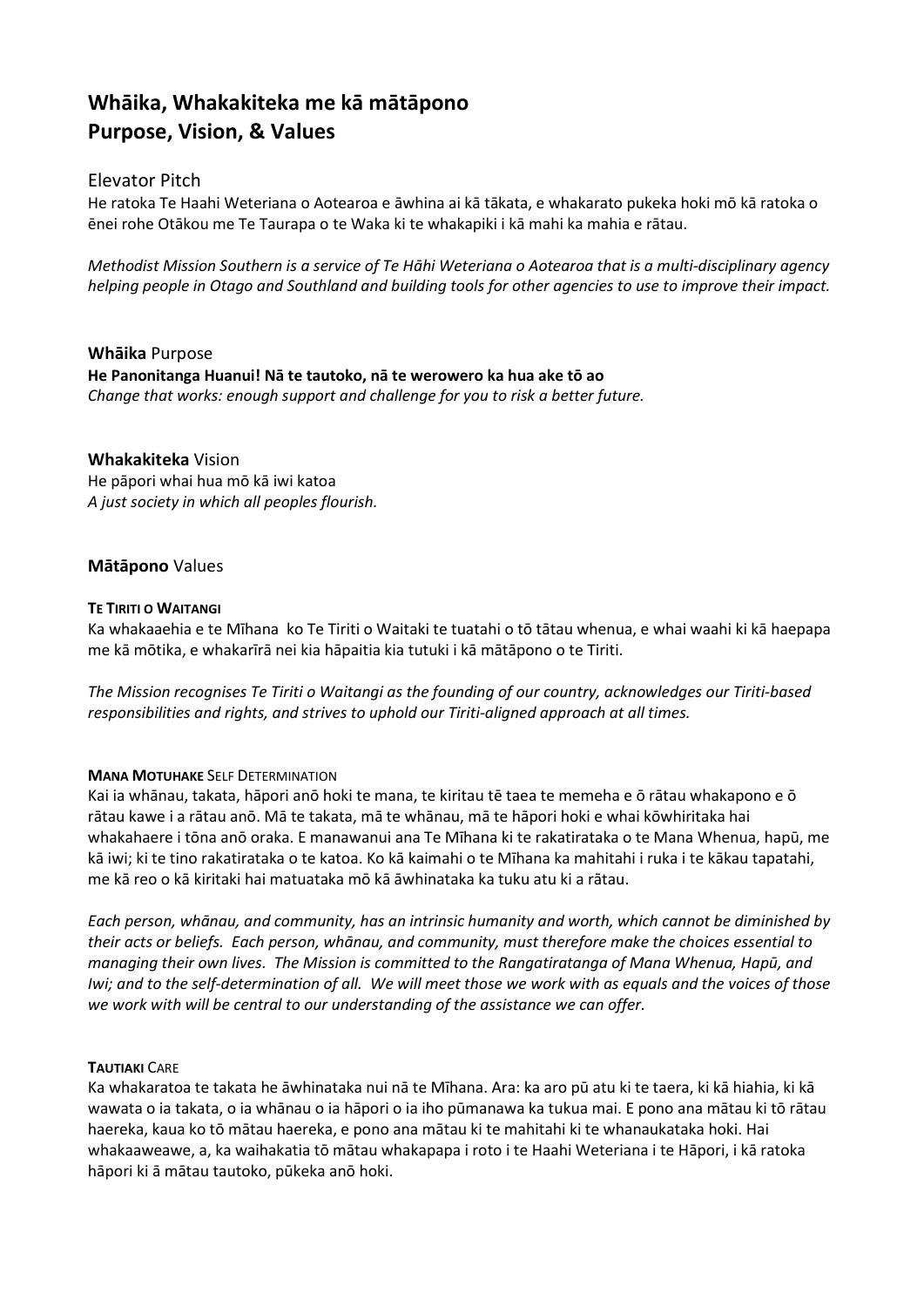Every person is to be provided with the best care the Mission can provide. This includes: paying attention to the nature, the interests, the desires and aspirations, of each person, whānau, and community we work with and to the gifts and graces they can offer. We commit to their journey, not ours, and to cooperation, collegiality, and whānaungatanga. To achieve the greatest impact, we will build our whakapapa within the Methodist Church and the Community and Social Services sector with our distinctive approach and abilities.

#### TAUTIKA FAIRNESS

Ko kā hua ka puta i tētahi pāpori tautika, he whakamana takata, he whakaū ki kā mātāpono me kā whāika o tēnā o tēnā. He mana taurite e whakauru ai te takata ki ērā mātāpono. E whai mana te katoa, i ō rātau whakaaro ki ō mātau mātāpono, ki te huarahi e ora ai te ira takata; e aro pū atu ana ki te kākau tapatahi, ā , e mau ana te iro i ērā tutukika ka toko ake. Ka aro pū atu ki tākata kē atu, ki ō rātau whakaaro, ā , ka whai waahi ō rātau whakaaro ki ā mātau mahi.

A just society provides for all to participate in and maintain a common life, shared values, and purposes. Equity of access to those shared purposes and that common life is essential to any chance of a just society. Everyone has the right of connection to the civic space, each has a voice in the shaping of our shared values and objectives, and the best way of sustaining our shared humanity is to focus on what we agree on, learning from those points of disagreement that arise. We will always pay attention to others' view of what is just and incorporate that knowledge into our work.

#### MANAWA TĪTĪ ENDURANCE

Ko ia takata ka noho ki Aotearoa, he momo he tāera nā Kupe ki ēnei moutere mīharo. Ko aua takata rā i tīmata ai i kā taero a Tūtekoropaka me ō rātau manako nui mō te wā heke; ko aua taero rā, he akoraka hai āwhina i te takata kia puta anō ai tōna ihu. Ka ū tonu te Mīhana kia kimihia kā pūkeka me te manawa tītī hai waihaka i te pāpori tautika, mā reira e pūāwai ai te kauhaka pāpori. Kia tūmatawhaiiti kia whai mana anō ai mō te huka kiritaki. Ko te huri haere o te ao, he kākaurua heoi mā te manawa tītī, mā te urutauka e whai ara ai mō te akitū. Ka ū marika mātau ki te haereka roa, ki te toitūtaka ka hiahiatia. Kia whānui te titiro ki tua atu i te awe mapara, ki te kairakitaka.

Every inhabitant of Aotearoa is either a voyager, or the descendent of a voyager, to these remarkable islands. Many of those voyages started with considerable risks and hopes for a better future; all of those journeys required skill and perseverance to succeed. Mission staff commit to finding and using the skills and perseverance that the journey to a more just society, to a more impactful social services sector, and for those we work with to have lives of greater discretion and meaning, requires. Change is an uncertain undertaking, yet persistence and adaptation are the only pathways that offer success. We commit to the longer journey, to the sustainability it requires, to reaching past the clouding of the immediate, toward the achievement of change.

#### AUAHATAKA INNOVATION

Ko te auahataka tētahi mea matua mō te panonitaka. Mā te āta whakaaro, mā te hoki atu hoki atu, mā te urutauka mā te pohewa, mā ēnei mea katoa e āwhina ai te takata ki te kimi he huarahi e ora ai ia. Heoi, he utu nui tō te panonitaka, he mea matua mō tētahi pāpori e whāia nei i te tautika. Mā te mahi takitahi me te mahi takitini, ka pakari, ka panoni te takata. Ka ū tonu to Mīhana ki te rakahau, ki te pōhewataka me te aro tahi e pūāwai ai te koke whakamua. E marama ana mātau, he ara ka takahia kia puta he āhua, he tika he aha rānei mā te takata, heoi ka ū tonu atu mātau ki te hikoitahi ki te haereka o te takata: he hua kore tō te huatau pai ki te kore e whakamātautau ki te kore hoki e āta whakahaeretia.

Change cannot happen without creativity, without divergence from the norm, without risk and repeated attempts, without adaptation or imagination, and often, without failure. Change is therefore a costly investment, yet a just society requires that we, individually and collectively, workers and clients, change. The Mission commits to the enquiry, imagination, and inventiveness that enable innovation to flourish. We